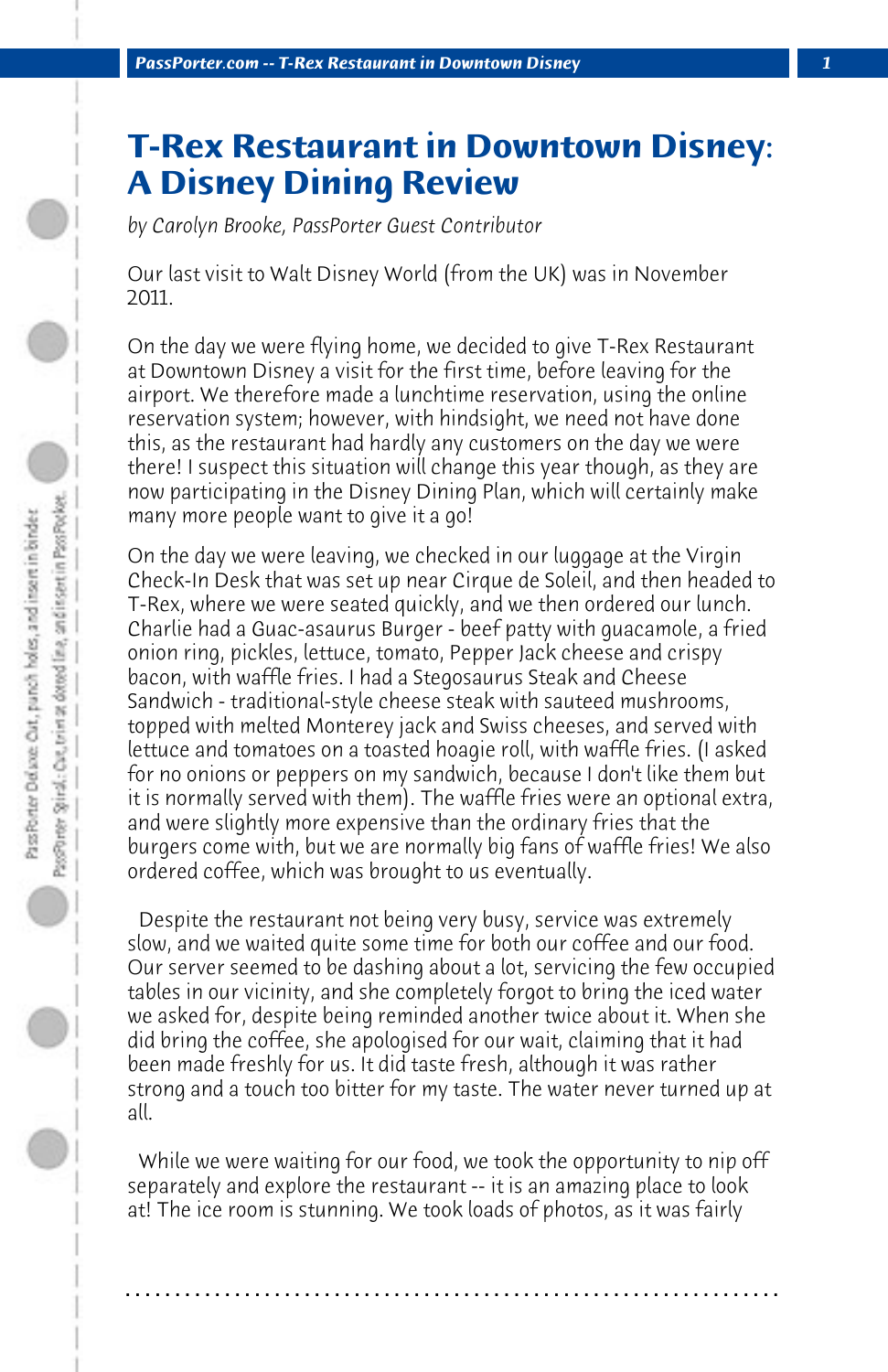*PassPorter.com -- T-Rex Restaurant in Downtown Disney (continued) 2*

empty at the time and we therefore weren't disturbing anyone. The attention to detail and overall feel of the place is absolutely fabulous. The meteor shower that takes place every 20 minutes is fun, not too loud or disruptive, and the animatronic dinosaurs are fantastic! When the giant T-Rex himself roars and looks ' round for someone to eat, it is really quite scary! And if I could have fitted a baby woolly mammoth into my hand luggage, I would have done -- they were just soooooo cute!

Once we had explored, we sat down again and continued to wait. When the food eventually arrived, we were horrified by the sheer amount on our plates -- the servings were humungous! We looked at each other in slight panic, but began to tuck in. The waffle fries looked lovely, very large, and there were loads of them, but they had some kind of paprika coating on them which I wasn't keen on, unfortunately. I ate a couple of them, and they were quite tasty underneath the coating. The size of my 'sandwich' had to be seen to be believed! I ate most of the steak and some of the mushrooms, along with a bite or two of the bread, which was rather soggy and tasteless I'm afraid. Charlie managed to eat most of his burger and fries, but couldn't finish mine, which is something he normally does. He said that it was very good, and he enjoyed it.

 We finally decided we had finished our meal, (it defeated us!), and asked for the bill, which was around \$40 plus tip. This was the first meal we had actually paid for in 2 weeks, (having been on the free Disney Dining Plan up to this point), and we hadn't been able to eat it all!

 [In hindsight, these meals were much too big for two people who](http://www.passporter.com/articles/t-rex-restaurant-review-downtown-disney.php) were about to fly home, as we were not at our most relaxed and it was also a very hot and humid day, so we weren't really as hungry as we could have been. The atmosphere and decor of the restaurant was amazing, really good, and I'm glad we experienced T-Rex. However, I think for future visits we will plan to share a meal between us!

*About The Author: Carolyn lives in the UK, first fell in love with Walt Disney World in 1989, and has visited 10 times since then, as well as 6 visits to Disneyland Paris. Her dream is to live in a fairytale castle with her handsome prince; failing that, regular visits to any Disney park anywhere in the world will do!*

*Article last updated: 01-26-2012*

*View the latest version online at: http://www.passporter.com/articles/t-rex-restaurant-review-downtown-disney.html*

*Copyright by Carolyn Brooke. All rights reserved under International and Pan-American*

**. . . . . . . . . . . . . . . . . . . . . . . . . . . . . . . . . . . . . . . . . . . . . . . . . . . . . . . . . . . . . . . . . .**